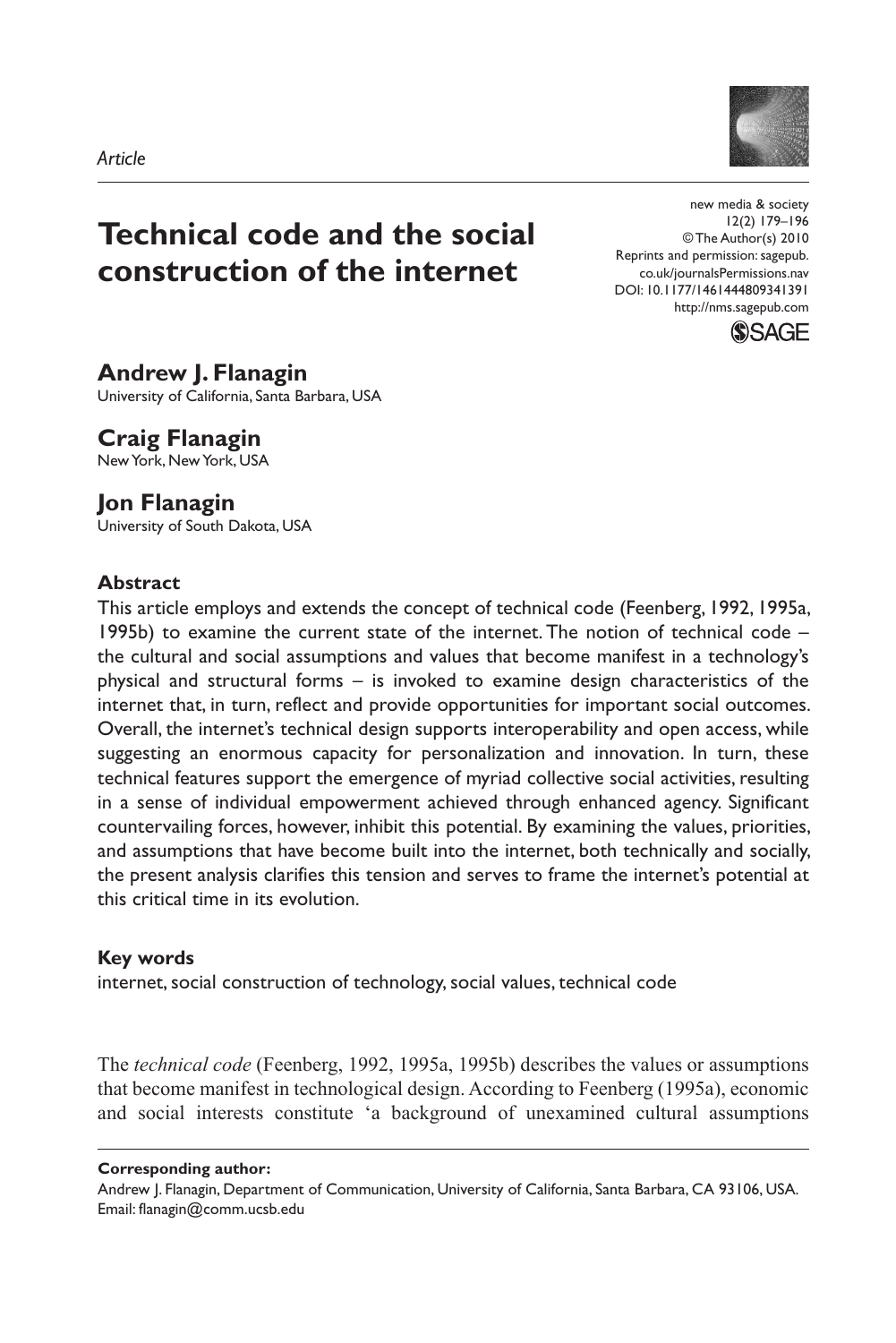literally designed into the technology itself. I call these assumptions the "technical code''' (p. 87). A technical code analysis, therefore, reveals the underlying assumptions and choices that become built into technologies, which would otherwise remain largely obscure.

By invoking a technical code perspective, this article undertakes the task of 'reverse engineering' the internet in order to make explicit the assumptions, values, and norms that have to date been built into it. In light of its remarkably rapid development in the last decade or so, coupled with its tremendous social, cultural, and economic significance, it is particularly important to understand the internet's evolution, current form, and future potential. A technical code perspective is valuable in this pursuit (Flanagin et al., 2000) and is best re-applied periodically, particularly to technologies with dramatic impact during periods of brisk change.

#### **The utility of the technical code perspective and the social construction of technologies**

It is well understood that technical design and social values are interrelated (Abbate, 1999; Bowker et al., 1997; Friedman, 1997; Suchman, 1994). Social constructivist perspectives (Bijker et al., 1987; Bijker and Law, 1992; MacKenzie and Wajcman, 1985), for example, argue that technological design is a function of interconnected social, cultural, technical, and economic factors. Technological artifacts thus result from a complex interaction between technical capabilities and the interests and values of many individuals, groups, and organizations. In this manner, technologies reflect felt social needs and current technical capabilities (MacKenzie and Wajcman, 1985) and are both the result of and impetus for social behaviors.

Given their focus on the complex interactions among diverse interest groups and technical capabilities, such perspectives are useful in making sense of the origin and evolution of a wide range of technological artifacts. Indeed, constructivist studies address such diverse technologies as refrigerators (Cowan, 1985), missile guidance systems (MacKenzie, 1987), the electric light (Hughes, 1985), and the bicycle (Pinch and Bijker, 1987). Social-historical constructivist examinations therefore provide fruitful means by which to explore the competing factors that contribute to form material artifacts.

Nonetheless, the relation between technical properties, values, and social outcomes is often obscure. As Feenberg (1995b) notes, 'design standards are controversial only while they are in flux', suggesting that the form of technologies remains largely unnoticed except during rare times of controversy or redesign (p. 15). A technical code perspective is a powerful analytic tool because it exposes this relation by correlating technical properties with the social values leading to them or facilitated by them. In this manner it extends social constructivism by exploring the assumptions that are designed into technologies as a way to illuminate the values and choices that become manifest in them. Even if the values themselves change over time, a technical code analysis remains relevant, since values are always interpreted within a specific social and cultural context. Thus, one contribution of the technical code perspective is its utility in exposing the social and design consequences and priorities of technologies that might otherwise go unnoticed $<sup>1</sup>$ </sup>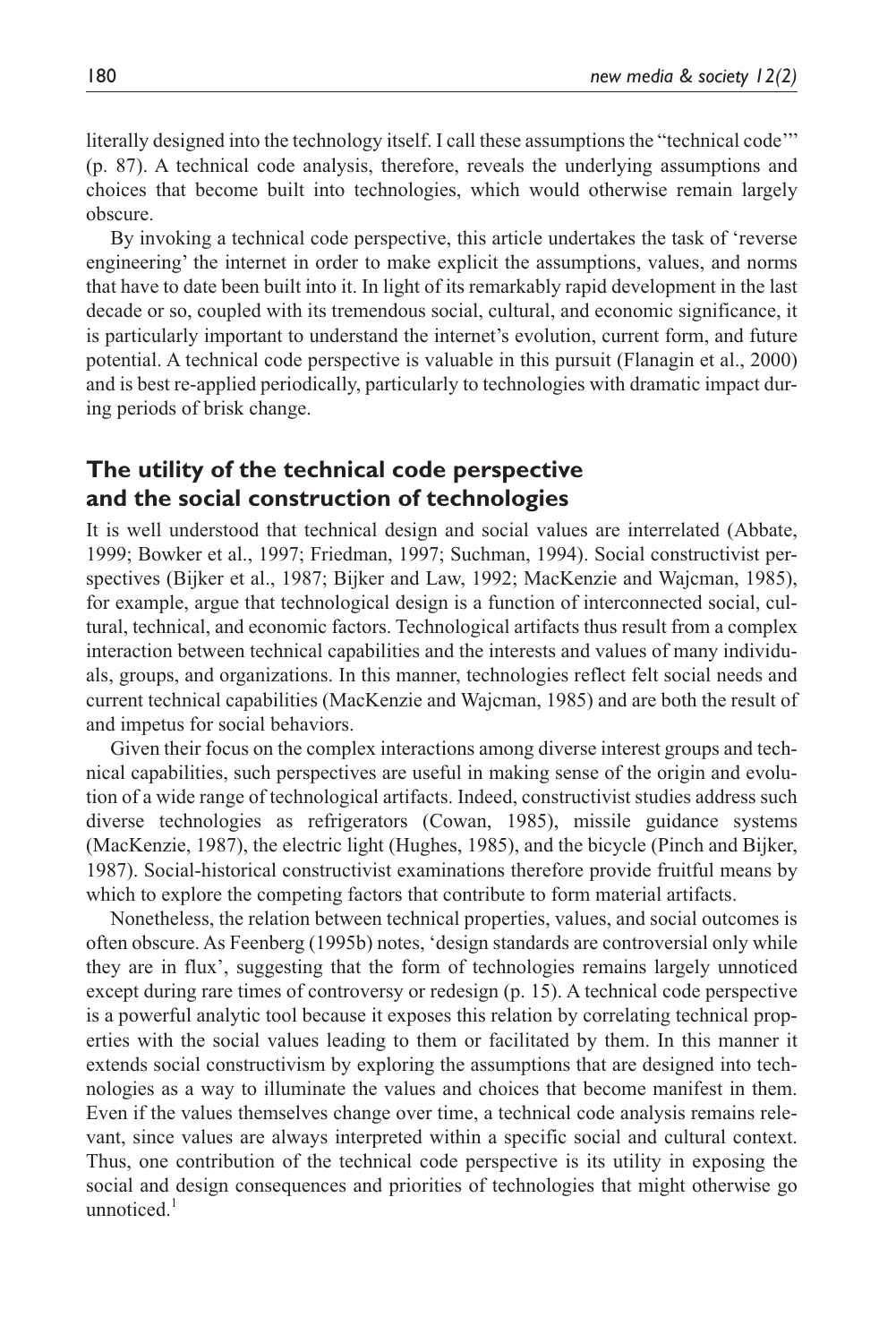A second contribution is the technical code perspective's emphasis on change. Because a technical code analysis accentuates the coevolution of technical and social change, it is particularly well-suited to highlight shifts in social values and priorities during periods of rapid technical change, as with the internet's swift evolution. Changing patterns of technical code elements are thus indicative of the changing priorities and values in a group or society, and as such warrant special attention.

Related to this, a third contribution of the technical code perspective is that it draws attention to possibilities that have been foreclosed. By helping to articulate the values manifest in current technologies, attention is simultaneously directed at values or assumptions that are *not* realized, via the technical possibilities that do not come to fruition. In the same way that obsolete technical artifacts and outdated social practices instruct contemporary life, technical foreclosure highlights collective priorities and decisions, past and present. As Bijker and Law (1992) note, the technologies we recognize today 'might have been otherwise' (p. 3), suggesting that current and alternative forms are both consequential in their designs and in what they imply (Postman, 1992; Winner, 1986).

Nonetheless, different, and even highly contradictory, technical forms can coexist in the same time and place. For instance, given sufficient demand and tolerance, Hummers and hybrid cars may not only coexist but both thrive in the same consumer market, in spite of their vastly different environmental and economic implications. Whatever the source or nature of differences, however, technical codes often become codified in laws or public policy (e.g. manufacturing safety standards for children's toys) or, less formally, endure due to user demands (e.g. recycled and recyclable consumer products).

Change, growth, and atypical events draw special attention to the technical codes of artifacts, prompting re-evaluation of their appropriateness and fit. For example, Ralph Nader's (1965) notorious book *Unsafe at Any Speed* revealed design flaws behind the Chevrolet Corvair and, more widely, an auto industry that marketed and sold cars despite knowing that they would cause completely preventable deaths. The ensuing controversy caused attention to be directed to the auto industry at the level of technical code – prior to the controversy, the technical code included the largely unspoken assumption or norm that a certain casualty level was acceptable with automobile operation. Nader's work, however, can be viewed as a *technical code document* that prompted a re-evaluation of consumer safety and, ultimately, changed the form of the auto industry in the US.

Although the technical code perspective as articulated by Feenberg focuses on material technological artifacts, it can also be extended to consider social arrangements such as the structures, processes, and practices that facilitate human interaction. Doing so explicitly recognizes that technologies are physical objects as well as social practices. Working from this view of technology as both tool (e.g. artifacts such as hardware and software) and technique (e.g. procedures, practices, and social/organizational arrangements) enables a more complete view of the values and assumptions embedded in technologies. Thus, not only can underlying values and norms be extracted from material artifacts but, in the same manner, the social arrangements that constitute technologies (e.g. bureaucracy; see Beniger, 1990) also indicate particular assumptions and values.

In fact, the material and social are often inseparable. For example, the open source software movement reflects as much of a social arrangement as a technical structure: absent strong norms of reciprocity and cooperation, the tools that enable rapid,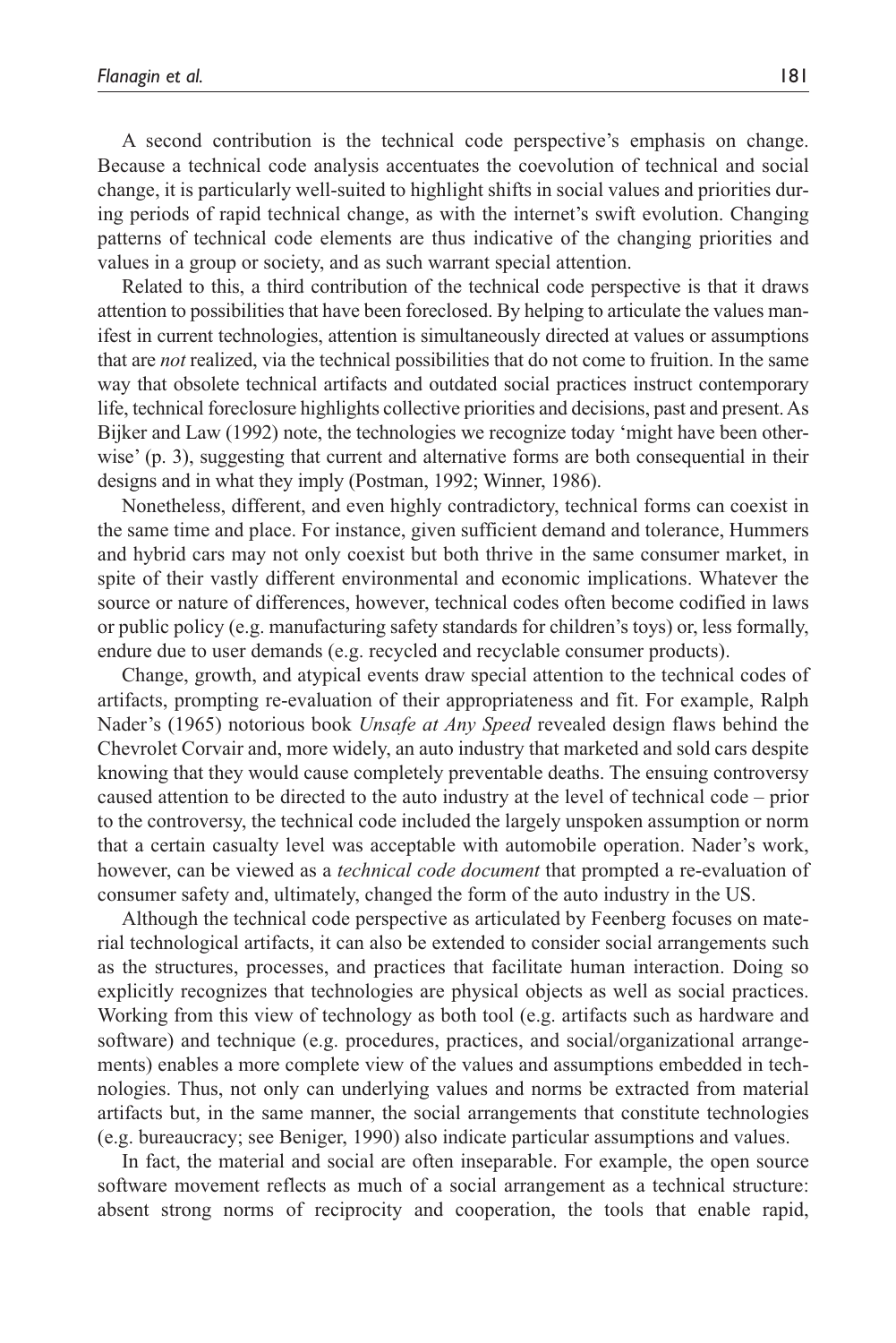distributed information sharing could not result in viable software that is freely available, continually improved, and openly shared. Similarly, absent the means of rapid and efficient communication and information sharing, the most altruistic intentions would be unlikely to result in massively co-authored and widely available software programs. Indeed, it is the interaction between the material and social that constitutes complex technologies such as the internet.

#### **The technical code of the Internet**

A technical code analysis of the internet<sup>2</sup> necessarily implicates its design features, both through an explicit consideration of values solidified in the internet's structure and through reflection on the implicit values suggested by this structure. Moreover, design decisions support particular social features. In the case of the internet, for example, enhanced individual agency and a renegotiated sense of individual and collective authority are privileged. These social features, in turn, support certain types of outcomes, which would not otherwise be possible. Many of these are novel, or at least unprecedented in scope and form, and are created by the affordances stemming from the internet. In the end, however, such affordances are not unchecked: genuine social, political, and technical limits curb their potential. Overall, a technical code analysis of the internet reveals these and other related possibilities, each of which will be discussed in the following sections.

#### *Technical code by design*

Technological design is an important indicator of technical code since design features directly reflect the underlying values and assumptions manifest in a technology. Design features may include the physical form of the artifact (e.g. hardware or physical structure), social and operational procedures that define its use (e.g. software or rules of conduct), and the intersection of these. Broadly speaking, design features encompass the way a technology looks as well as how it works, both technically and socially.

*Explicit values by design* Design elements of the internet indicate assumptions and values that have been built into it. For example, given its military roots, values of survivability and performance, as opposed to more commercial concerns such as simplicity and consumer appeal, were initially designed into the internet's structure (Abbate, 1999). Perhaps the most important decision in designing the internet was to follow a set of network principles now called the end-to-end arguments or end-to-end structure (Saltzer et al., 1984). Many later decisions, and many of the internet's novel features, follow naturally from this early choice. The defining characteristic of an end-to-end system is that network 'intelligence' (discrimination and processing functions) exists primarily at the periphery of the network, while the network pathways remain neutral, handling all data traffic identically.

The code that implements the internet's end-to-end design at the most basic level is TCP/IP (Transmission Control Protocol/Internet Protocol), which defines the protocol for data transfer. TCP/IP provides a reliable and efficient means of transmitting information over the internet by breaking up data into manageable information 'packets',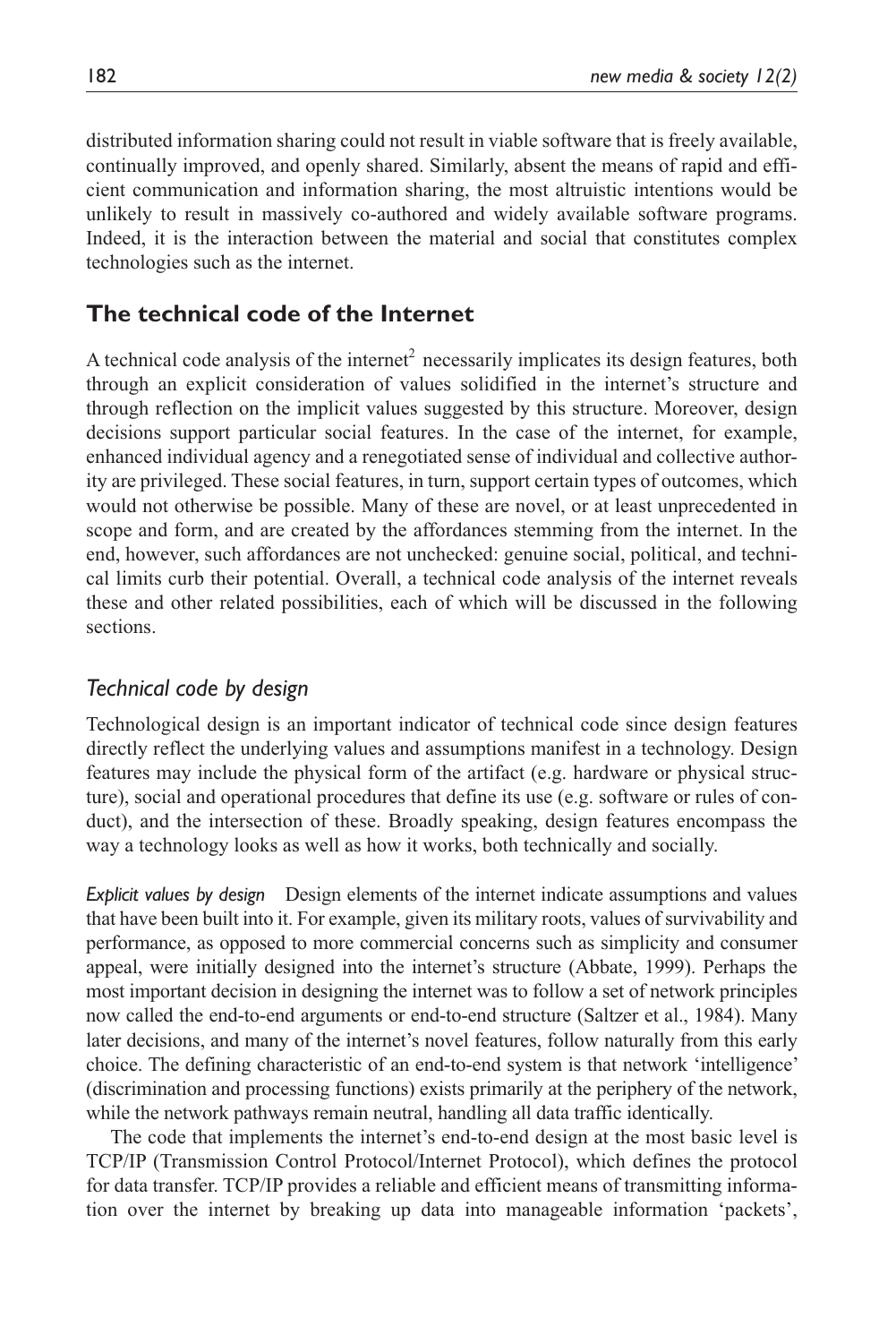addressing them correctly, and then reassembling them upon arrival at their destination (for an account of potential internetworking alternatives to TCP/IP see Abbate, 1999; Felczak, 2007). The TCP/IP internet protocol suite is responsible for ensuring that data are delivered via the internet with fidelity and, importantly, that different physical networks share a common method of data transfer that enables their global interconnectivity. Unlike previous communication systems, the internet protocol suite is designed to be independent of the physical conduit, with the result that any network that can carry twoway data can also accommodate internet data traffic.

Other design features also inform the internet's technical code. For instance, HTML (HyperText Markup Language, the predominant programming language for the creation of web pages) and HTTP (hypertext transfer protocol, the main method used to transfer web-based information over the internet) were integral parts of the web's design on both an applied and a conceptual level. On the applied level, the hypertext structure enables not only the sharing of information but allows the creation of a flexible and evolving framework as opposed to the confines of a fixed system. Philosophically, the original creators of hypertext technology envisioned it as 'removing the confines of linearity … [where] ideas may branch in several directions, and paths through these ideas are followed and created by the reader who also becomes author' (Jackson, 1997: 2). Thus, interactivity was from the start built into the internet through a dynamic system where users can switch roles and redefine themselves and the media they access (Abbate, 1999). As a result, this multiple role relationship allows for a greater degree of two-way control of content than with traditional mass media.

Given the wide scope of the internet and the multitude of key players in its generationlong development process, its interoperability (as opposed to proprietary models) is remarkable. Other technologies are by contrast developed as proprietary and have an economic incentive built into them, which increases the chances that one form will succeed at the expense of another. This stands in marked contrast to the way in which the internet has developed, with standards set industry-wide that are for the most part agreed to and followed by all.

The technical code of interconnectivity that results from these design elements is sometimes an emergent feature of users but is at other times a direct result of what Feenberg (1999) calls 'reflexive design', where designers themselves incorporate values into the technical code self-consciously (see also Srinivasan, 2007). Indeed, formal standards-making bodies such as the W3C (World Wide Web Consortium), an international consortium whose mission is to develop web standards, aim explicitly to ensure 'web interoperability' by promoting compatible web technologies that allow seamless interaction between the hardware and software used to access the web (About the W3C, 2007).

*Implicit values by extension* Extension of the basic data processing principle of end-toend design has resulted in the evolution from centralized, data processing-intensive networks to the largely distributed, decentralized structure of the internet (see Abbate, 1999). With transition of information processing over time from batch processes to time-sharing devices to personal computers linked by networks, there has been a steady migration of processing power to computers that are under individuals' personal control. So-called 'peer-to-peer' technologies have leveraged this fact to provide wide-scale distributed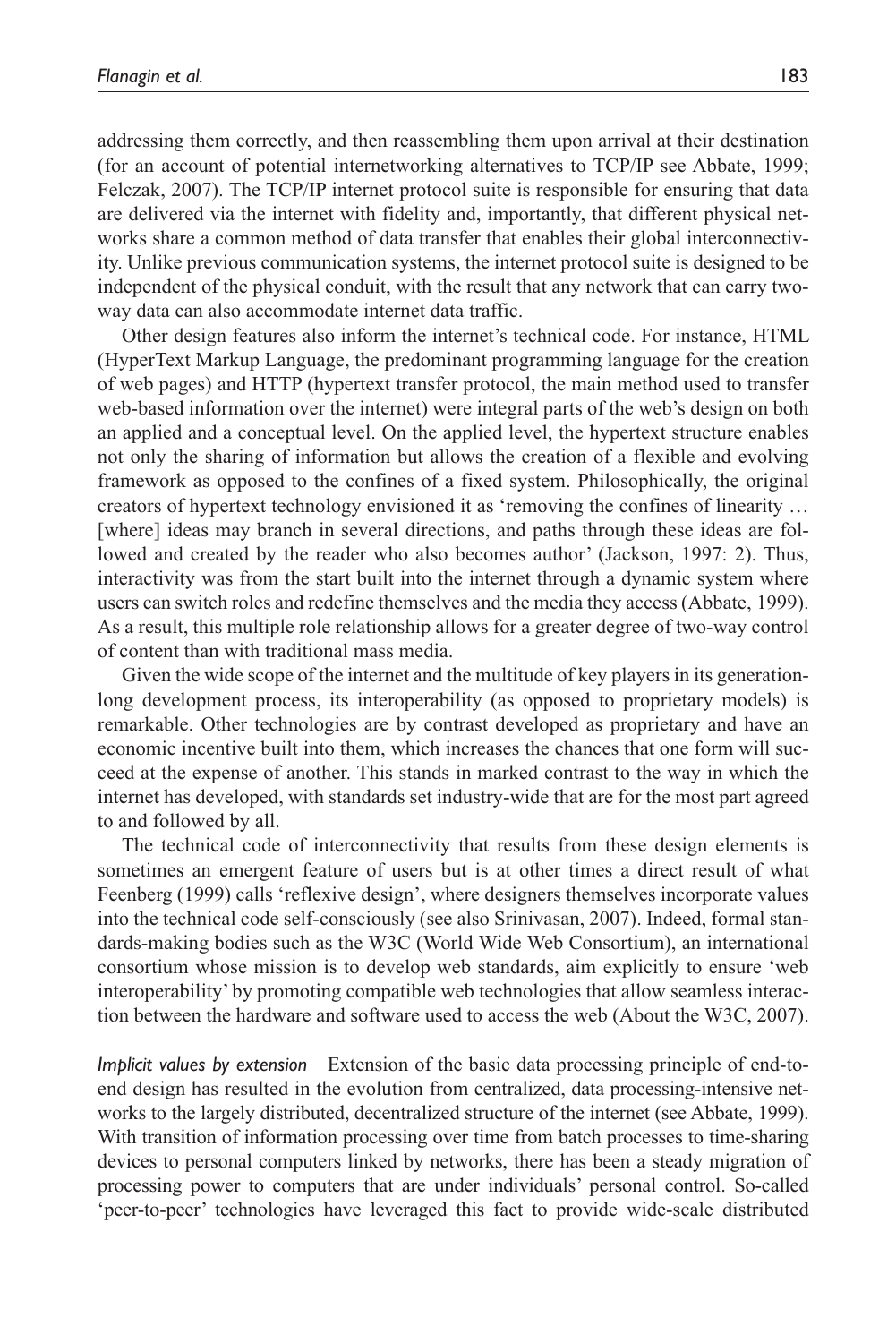information sharing among individuals who manage their own storage/processing devices residing at the periphery of the network. Centralized computers merely coordinate information sharing on these peripheral devices, suggesting that control and power have shifted outward, away from central control, toward individuals.

These design features privilege certain things over others, providing additional information about the internet's technical code. For example, providing information online is simpler than verifying it. Everything from personal websites to social networking sites to product ratings on Amazon constitutes a trail of one's preferences, habits, tastes, and personal information. Among other outcomes, this has resulted in new and complex difficulties in assessing the credibility of web-based information (see Metzger et al., 2003). Indeed, information provision is so simple that it has prompted novel privacy issues as well. Whereas historically the chief problem to overcome in information-sharing was how to publicize information effectively, individuals must now take affirmative steps to maintain privacy and control of their personal information. Chat rooms, bulletin boards, online groups and the like routinely archive and make available transcripts of conversational communication that until recently would have dissolved over time or not been easily locatable. Even information that was once largely geographically localized and therefore functionally unattainable by most people, such as address information residing in telephone books, is now readily available online for anyone to access.

# **The shift from authority to authorities: new agency for internet users**

The internet's end-to-end structure has another important characteristic: It is especially well suited to *innovation* on the scale of the individual user. For example, the internet was intentionally designed in a manner that allows those with the requisite skills to program new features directly into it (Abbate, 1999). Because the network is largely indifferent to specific data content, and the information processing functions reside at the periphery of the network in the hands of interconnected users, its design suggests an enormous capacity for personalization, through customized information seeking and specific information provision facilitated by the sheer scale of users online.

Indeed, in its brief history the internet has undergone a dramatic shift in the level and nature of individual involvement. There has been a steady appreciation of the hallmark of digital media: the ability to connect to others and share information easily, quickly, and across distance. Importantly, this appreciation has bloomed in parallel to significant technical developments in both access devices (e.g. computer technologies becoming simultaneously more powerful and less expensive) and infrastructure improvements (e.g. the wide availability of broadband connections). Moreover, extensibility (i.e. software and infrastructure design that anticipates growth) suggests that innovative features and uses have been anticipated from the internet's inception. The end result has been the recognition of the power of the internet to take full advantage of its enormous scale in ways that capitalize on the diversity and knowledge of its users (see, for example, Jenkins, 2006).

Among other things, this shift toward greater individual interconnectivity, personalization, and innovation has upset traditional one-to-many models of mass communication. For example, medium-sized to mass audiences were until quite recently accessible exclusively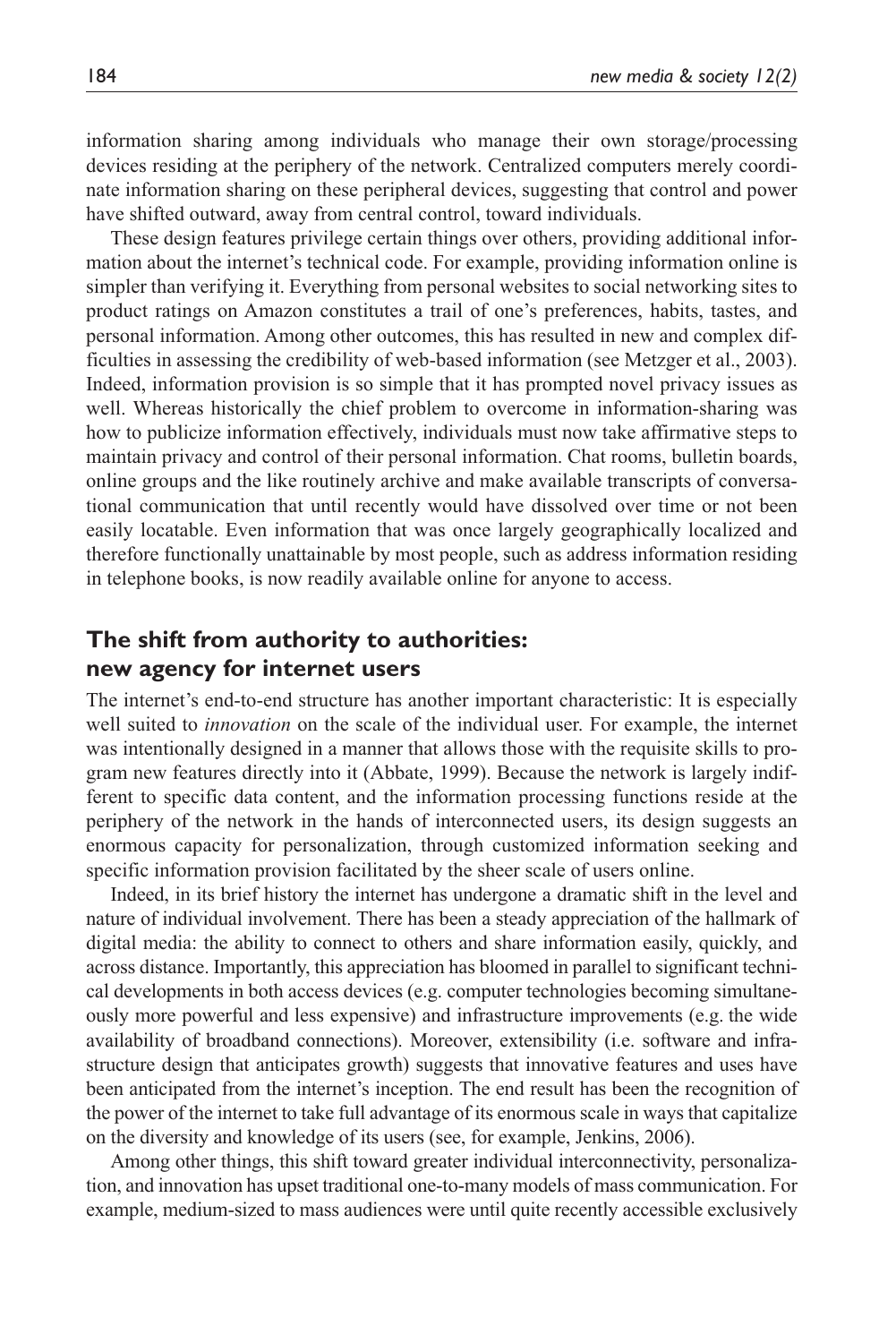to those who controlled the substantial centralized media apparatus necessary to reach them. Now, however, large-scale audiences up to the size of social movements as well as highly targeted, specialized audiences have been brought into range for meaningful group participation. Indeed, some argue that we may be witnessing the end of mass communication as traditionally conceived, given the substantial opportunities for targeted communication between individuals and groups of widely diverging sizes, across a variety of topics (Chaffee and Metzger, 2001).

Functionally, the emergence of viable alternatives to centrally controlled media outlets and communication venues, coupled with an appreciation and incorporation of the resources of users, signals a broader shift from an information environment in which there existed few, central, relatively inaccessible, well-known, trusted authorities to multiple, decentralized, widely accessible, emergent, competing voices. Ultimately, this shift from single authority to multiple authorities implies an enhanced perception of individual *agency*, or the capacity for individuals to act or exert power.

### **Internet tools, social practices, and the outcomes of enhanced agency**

Related to this increased sense of agency are changes in the structure, form, and instances of collective activity that invoke internet tools in substantial ways. An enhanced sense of agency has expanded possibilities for realizing collective goals by undercutting several of the major obstacles to successful cooperative behavior. In fact, theorists have recently proposed that collective action theory itself fails to sufficiently account for current collective efforts being facilitated through the use of internet technologies (Bimber et al., 2005; Flanagin et al., 2006; Lupia and Sin, 2003).

Specifically, theories of collective action traditionally posit that individuals face a distinct decision to either 'free-ride' on the efforts of others' contributions toward some 'public good', or to contribute to the good themselves (Bimber et al., 2005). However, with public goods consisting of web-based information (e.g. databases, information repositories, and archives that become viable when information is provided by many), individuals may in fact contribute their information unintentionally, unwittingly, or even unknowingly. As mentioned earlier, internet and web technologies actually require users in many cases to take proactive steps to withhold information from public view (including everything from discussions on electronic bulletin boards to feedback offered as part of online rating activities to the identities of friends and common interests in social-networking environments). In such cases, the free-riding construct – premised on conscious and explicit decisions by users as to whether to contribute to a public good or not – is not useful in explaining the initiation and sustenance of many forms of contemporary collective behavior.

In addition, formal organizations have typically been viewed as necessary for coordinating people's collective action efforts by motivating them to make private resources publicly available and persuading them to remain involved in collective efforts despite substantial risks and potential setbacks (Bimber et al., 2005). Indeed, in many instances, formal organizations are indispensable for overcoming communicative and administrative challenges in the orchestration of efficient collective effort. Yet, instances of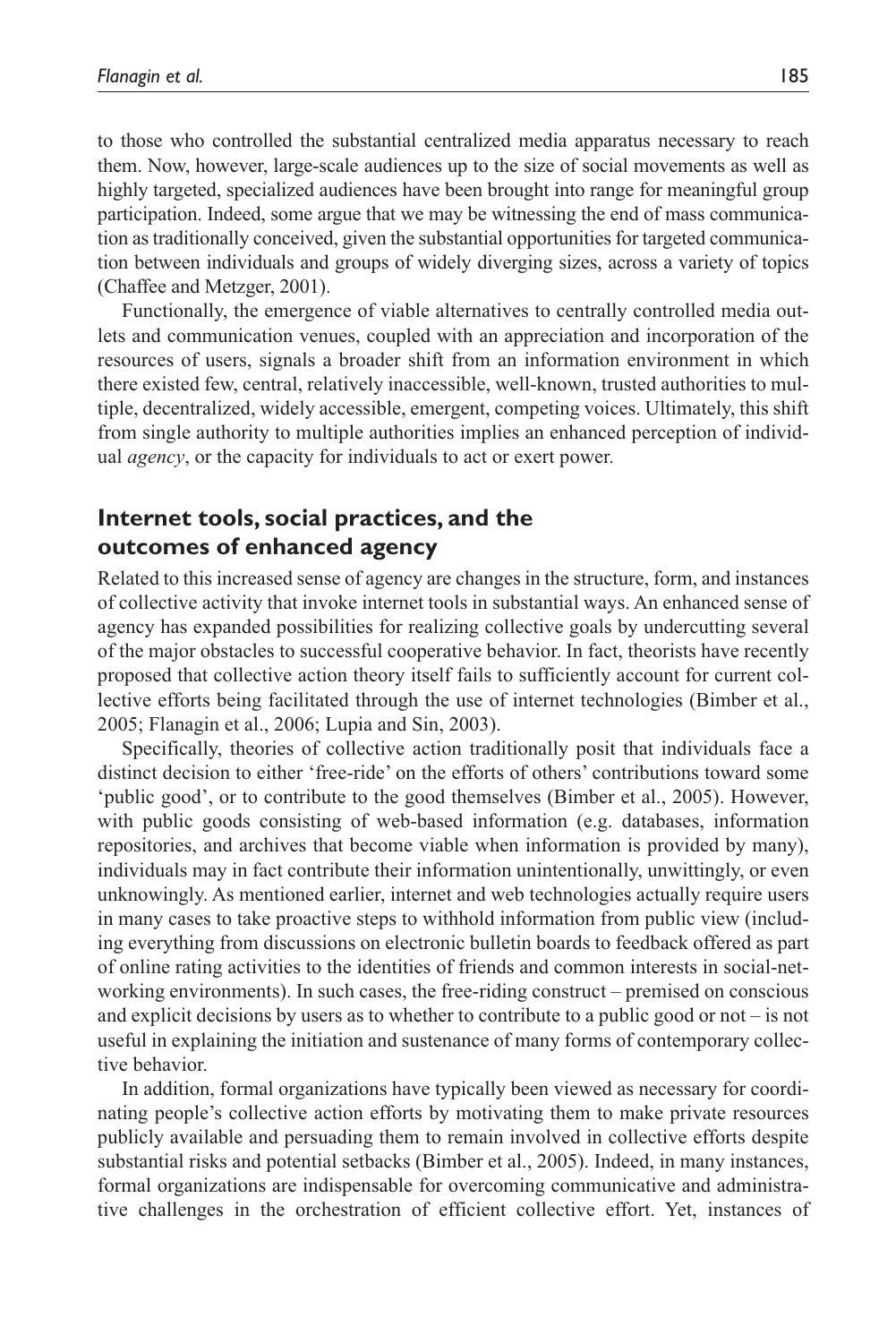coordinated collective action without formal organization are increasingly common when efforts rely in various ways on internet technologies. From political advocacy efforts such as the US presidential campaign of Howard Dean in 2003 and the political action organization MoveOn.org, to self-organizing networks of 'smart mobs' that mobilize people to gather at a particular moment for a common goal on short notice (Rheingold, 2003), to the open source software development movement, the internet has enabled a diversity of collective efforts that do not fit well into traditional collective action theory.

Thus, collective action theories as traditionally formulated are most useful under conditions where information sharing boundaries are firm and comparatively impermeable, and individuals' efforts to cross them are characterized by discrete free-riding calculations in the context of high costs (Bimber et al., 2005; Flanagin et al., 2006). Formal organizations are required for collective action in circumstances where costs of information, communication, and coordination are high. Although such conditions remain important, they are no longer universal given the substantial affordances provided by the internet. When boundaries between private and public domains are permeable and easily crossed, people's negotiation of the boundary typically involves less intentionality and calculation and the formal structures designed to broker the private-to-public transition become less crucial. Indeed, such a transition may even be inadvertent, or it may involve a more fluid movement back and forth between public and private domains of interest and action. This further emphasizes individuals' reinvigorated sense of agency, given the expanded possibilities they now have for realizing their collective goals, and suggests that the technical code of the internet exhibits an enhanced sense of *empowerment*, inasmuch as internet users feel their collective efforts result in desired outcomes.

The notion of enhanced agency is also evident in current rhetoric about so-called 'web 2.0' functionality and philosophy, which is itself highly indicative of the internet's current technical code. Although there is some disagreement on its definition (O'Reilly, 2005), web 2.0 typically denotes an internet environment in which tools are used to leverage the potential contributions of a wide variety of users, each of whom is believed to contribute value in some manner to collective endeavors. Rather than seen primarily as a static information delivery platform, this view conceives of the internet as a dynamic collaborative environment in which diverse opinions, experiences, and skills can be aggregated to provide substantial resources. The essential premise is that given efficient means of information sharing and participation, collective benefits will emerge from individual contributions.

Examples of this type of wide-scale collaboration abound: For instance, 'credentialing' activity relies on peer rating of some dimension of an individual, organization, transaction, opinion, or product that is subsequently tallied to provide an omnibus rating score. A simple example is the online auction site eBay.com, which relies on its members to rate others with whom they have engaged in a transaction, in order to mitigate the considerable risk involved in financial transactions with unknown others. Credentialing thus resolves the problem of the lack of reliable, firsthand knowledge by enhancing the distribution of existing information. Other tools similarly recognize and exploit the aggregated experiences of individuals. In order to predict a range of phenomena – from movies, books, or news stories a person is likely to enjoy or find relevant to the degree to which an email message is likely to be spam – 'collaborative filtering' invokes a similarity metric, calculated from the preferences of a subgroup of like others, that is used to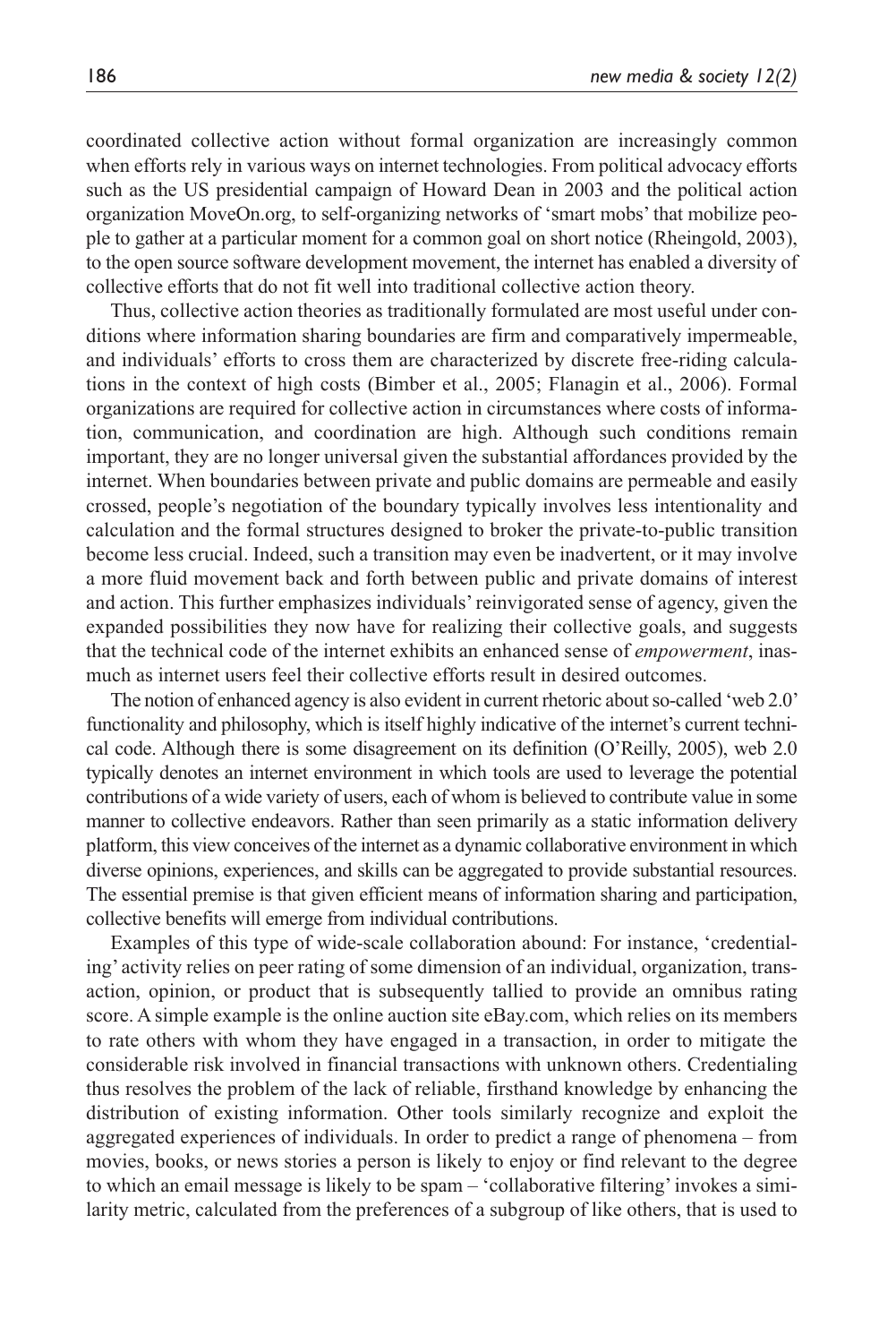make recommendations to a target individual. Collaborative filtering thus serves to automate 'word-of-mouth' recommendations, tailored to a person based on his or her individual characteristics by simultaneously radically expanding and making manageable the potential pool of known others.

Further exemplifying the emergence of individual experiences and preferences are tools that promote user self-provision and self-organization of web content. For instance, the English-language version of the online encyclopedia Wikipedia currently boasts nearly 3 million user-created articles that have been judged to be nearly as accurate as well-regarded print encyclopedias, where the content is supplied solely by established experts (Giles, 2005). This collaborative resource suggests the enormous knowledge assets that reside in collectives, which until recently remained largely untapped due to insurmountable coordination costs.

What is called the 'self-organization' of web content has also burgeoned in recent years. For instance, recent online tools have begun to support a shift from taxonomies of web information, where information is organized according to a centrally-imposed relational or organizational structure, to more emergent classifications based on users' own categorization (so-called 'folksonomies', indicating their emergence from individual users). The use of 'tags', for example, where individuals select key words of their own choosing that are in turn used to organize content ranging from websites to more specific pieces of information (e.g. photos, news stories, or ideas) are increasingly heralded as a means of bottom-up organization of web content. Tags can be presented in a way that provides a visually intuitive means of organizing web content (i.e. as 'tag clouds'), leading to hyperlinked associations among items based on the popularity of associations. Importantly, collaborative categorizations based on tags can represent multiple associations that may overlap, rather than mutually exclusive identifiers. Tags also appear to provide a relatively low cost means of user input, thereby overcoming the potential obstacle to collaborative filtering tools, which opens them up to a wide range of applications, from photograph sorting and sharing (e.g. http://flickr.com/) to 'social bookmarking' of a wide variety of web content (e.g. http://del.icio.us/).

Collectively, the reformulation of traditional collective action theory and the various means of individual participation and collaboration suggest the power of the 'long tail' distribution of internet user preferences. Due to reductions in the costs of production and distribution stemming from contemporary technologies, Anderson (2006) argues that substantial opportunities exist to tap into that portion of the demand curve represented by products that may be low in popularity overall, but that collectively represent a large proportion of the market (i.e. those that reside in the 'long tail' of the distribution curve). This idea of the long tail extends beyond consumer product demand. As evidenced by new forms of formalized collective action efforts, as well as the less formal collective behaviors of credentialing, collaborative filtering, and the self-provision and self-categorization of information through tools such as wikis and tags, the potential of the long tail of internet users is enormous. As communication and information sharing costs are reduced, new opportunities that take advantage of the resources of collectivities – in the form of everything from the provision of consumer information to political protests – arise (Benkler, 2006). Moreover, it appears that the current generation of information sharing tools mark only the early stages of effectively tapping into the specific skills and knowledge of the internet's existing user pool.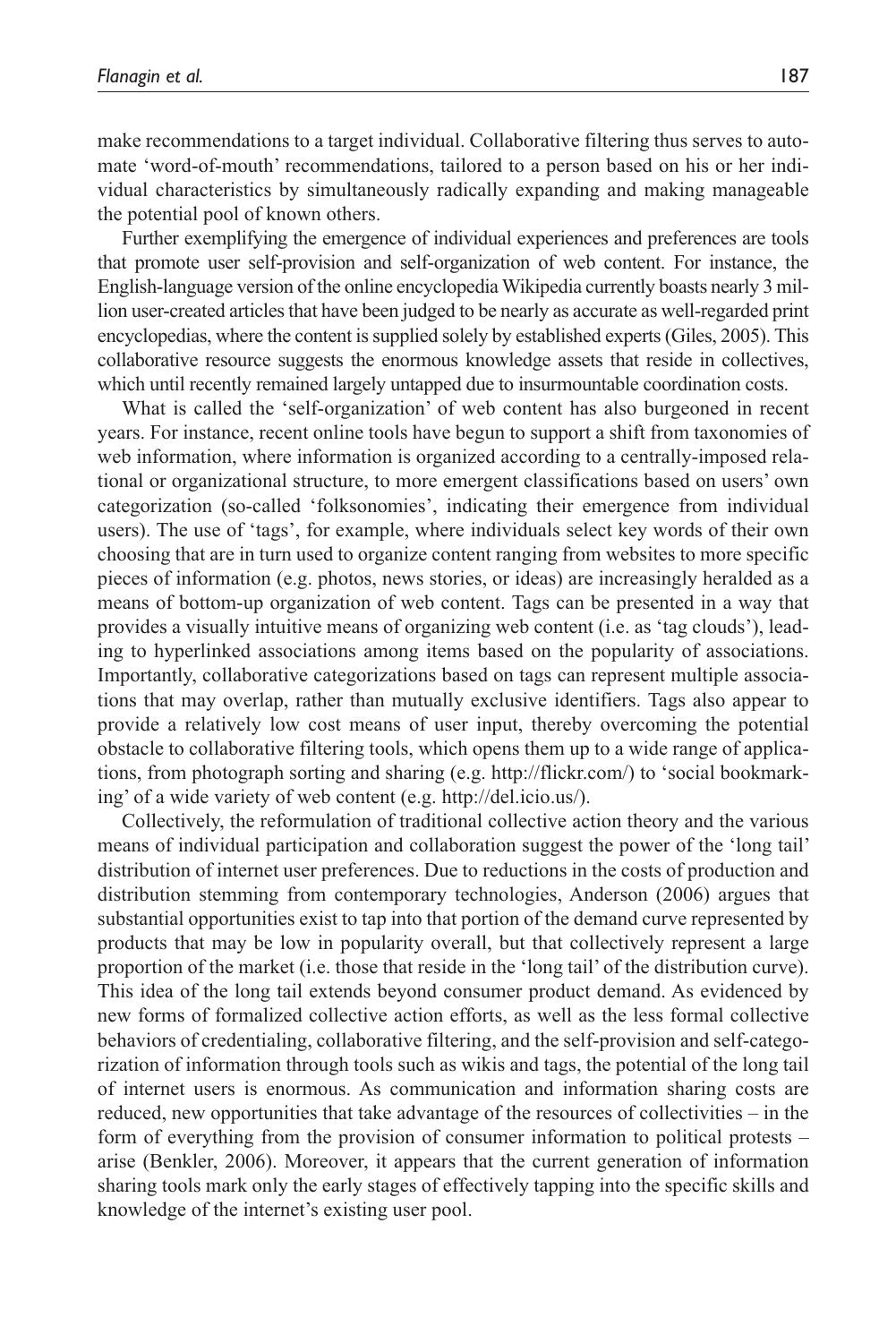From a technical code standpoint, the emergence of collective action enhanced by internet connectivity and so-called web 2.0 affordances, behaviors, and philosophy signal increased agency, as noted earlier, as well as the values of democratic participation, empowerment, collaboration, and social engagement. Indeed, the acknowledgment (and labeling) of web 2.0 itself signals a wider recognition of the internet's evolving technical code, inasmuch as the articulation of web 2.0 characteristics and philosophies indicates an underlying recognition and appreciation of the values and assumptions that are increasingly manifest in the internet's current usage and potential.

#### **Limits to Internet openness**

Elements of the internet's technical code articulated so far – decentralized technical interoperability that increases the potential for innovation, coupled with a sense of empowerment achieved through enhanced agency and collaboration – imply that the internet is resistant to centralized control and is not adversely affected by impediments to these outcomes. Nonetheless, although these technical code features legitimately emerge from an analysis of the internet in its current form, there also exist countervailing forces, which are also indicative of the internet's technical code. Indeed, as noted earlier, technical codes can co-exist in oppositional ways, and the very technical features that currently appear to engender relative freedom can also be employed to exert strict control. In the end, conclusions about the internet's technical code must account for both forces.

Many internet-specific laws in the US illustrate this opposition. Given the open access architecture and inclusive reach of the internet, several laws have been enacted specifically to inhibit the internet's openness, particularly in cases where this openness implicates protected audiences such as children. For instance, the Communications Decency Act (CDA, 1996) and the Child Online Protection Act (COPA, 1998) were enacted in order to shield children from pornographic material on the web. Similarly, the Child Pornography Prevention Act (CPPA, 1996) attempted to expand the definition of child pornography to include images that appear to depict children but actually do not, including images of youthful-looking adults or images that are computer-generated. The Deleting Online Predators Act (DOPA, 2006) would require schools and libraries to restrict minors' access to online 'commercial networking sites' and chat rooms, in order to retain subsidized funding for their internet access. Finally, the Children's Internet Protection Act (CIPA, 2000) requires libraries and schools to install filters on their internet computers designed to block obscene or pornographic material, or material deemed 'harmful to minors'. These laws are complex and have been the target of considerable legal challenge, with results ranging from being largely overruled (e.g. CDA, CPPA, and COPA), to being upheld (e.g. CIPA), to battles that are ongoing (e.g. DOPA). Nonetheless, these acts and laws collectively illustrate specific efforts to counteract the internet's information sharing capabilities, at least with regard to a specific 'vulnerable' audience. Notably, each serves as a technical code document, inasmuch as they all articulate specific social values.

Legal efforts to thwart the open access inherent in the internet's design extend beyond protected audiences like children. For example, as noted earlier, one outcome of the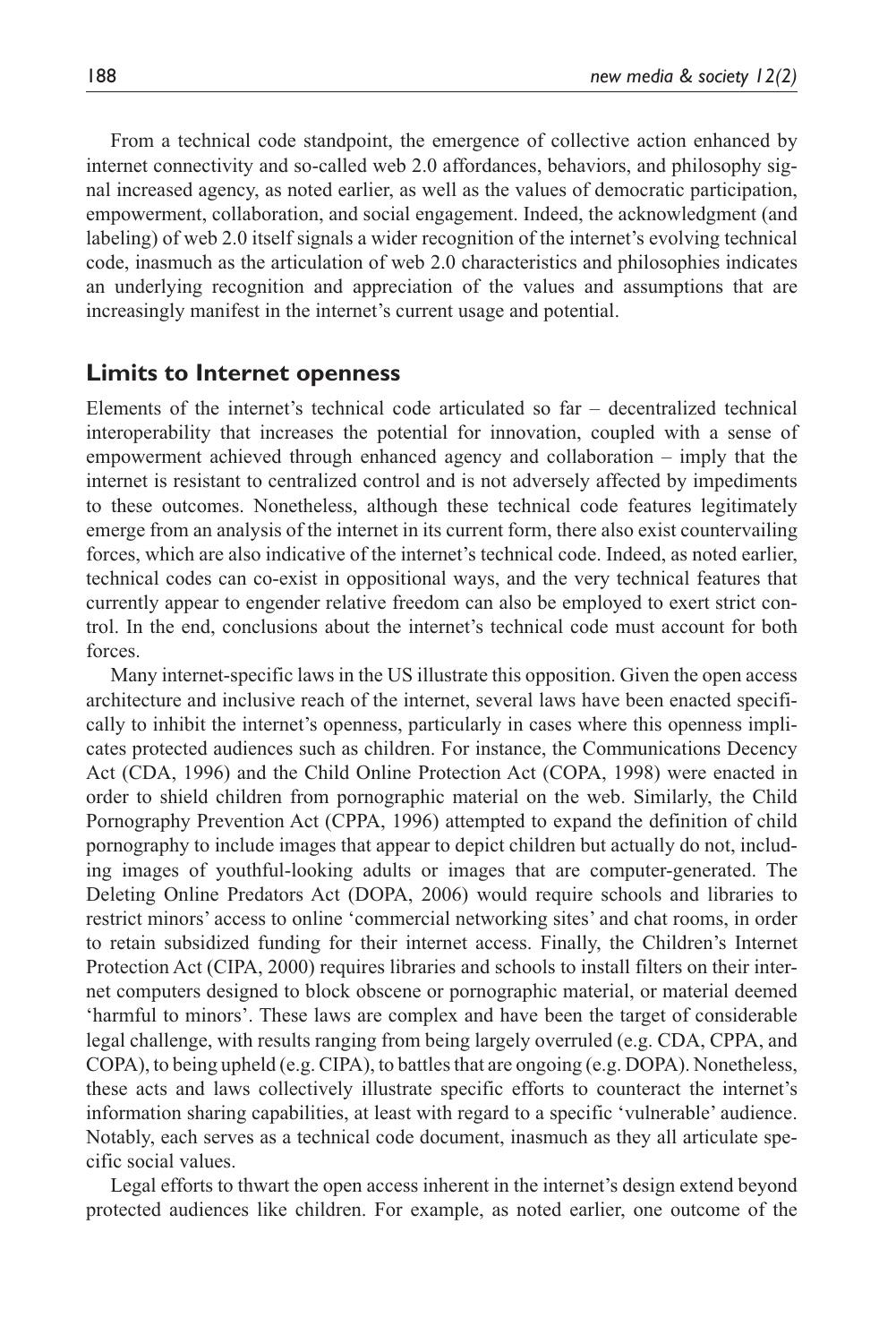internet's end-to-end design is the potential of peer-to-peer communication and information sharing. The heart of peer-to-peer architecture is the ability to efficiently connect end-users directly with one another, in order that people might share information among members of widely distributed groups. In the late 1990s peer-to-peer file sharing became popular among individuals with access to the internet. Perhaps the most highly-publicized instance of wide scale file sharing at the time was the peer-to-peer service Napster, which facilitated individuals' exchange of MP3 format music files, among other things. In 1999 Napster was charged with contributing to copyright infringement by its users, and was forced to cease operations as a free file-sharing peer-to-peer system. More recently, in the case of MGM versus the peer-to-peer software company Grokster (545 U.S. 913), the US Supreme Court ruled that internet file-sharing services will be held responsible if they *intend* for their customers to use software primarily to swap songs and movies illegally. In addition, the Digital Millenium Copyright Act (DMCA) makes it illegal to circumvent technological copyright protection mechanisms that can be used on CDs or DVDs or to distribute tools that enable such circumvention. In these ways, the widespread and simplified exchange of copyrighted information, at least as it once existed in the US and elsewhere during Napster's heyday, is one potential technical and social feature or value that has been legally – if not functionally – foreclosed.

In essence, the conflict between peer-to-peer file sharing services and the recording industry represents a conflict at the level of the technical code: although peer-to-peer file sharing was, and remains, a key capability (value) of the internet, it is at odds with the goal of some copyright holders to enforce their exclusive rights to intellectual property (a conflicting value). Specific enforcement of copyright law in this instance, and in the manner executed to date, can thus be seen as a countervailing force designed to reign in the inherent openness of the architecture and design of the internet. For example, the new 'inducement' doctrine of copyright infringement liability arising from the *MGM v. Grokster* case can only serve to inhibit innovativeness. Ultimately, this conflict draws attention to the internet's technical code by highlighting the tension surrounding the innovativeness designed into the internet and which values and assumptions are being realized. Interestingly, efforts to resolve or mitigate this conflict have arisen through the internet itself. For example, 'creative commons' licensing, designed to enable copyright holders to stipulate and publicize specific legal uses of their intellectual property, relies on the internet's information sharing capacity to enact a system of more flexible copyright than has existed before.

These conflicts begin to illustrate the complexity of assessing technical codes, particularly when artifacts are intricate, various interests are involved, and boundaries between groups are fluid or widely inclusive. Although well-matched within particular social environments, technical codes that clash with widely-held principles, ideologies, or beliefs are likely to result in conflict, as is often the case when technologies cross group boundaries. Indeed, this type of conflict may be more pronounced with some technologies than others. Given the internet's global reach, it seems more likely than many technologies to prompt meaningful and instructive technical code conflicts.

For example, as a global technology, the dominant technical code of the internet is bound to violate political, ideological, and cultural norms and expectations across countries. One prominent instance is the attempt by the Chinese government to control the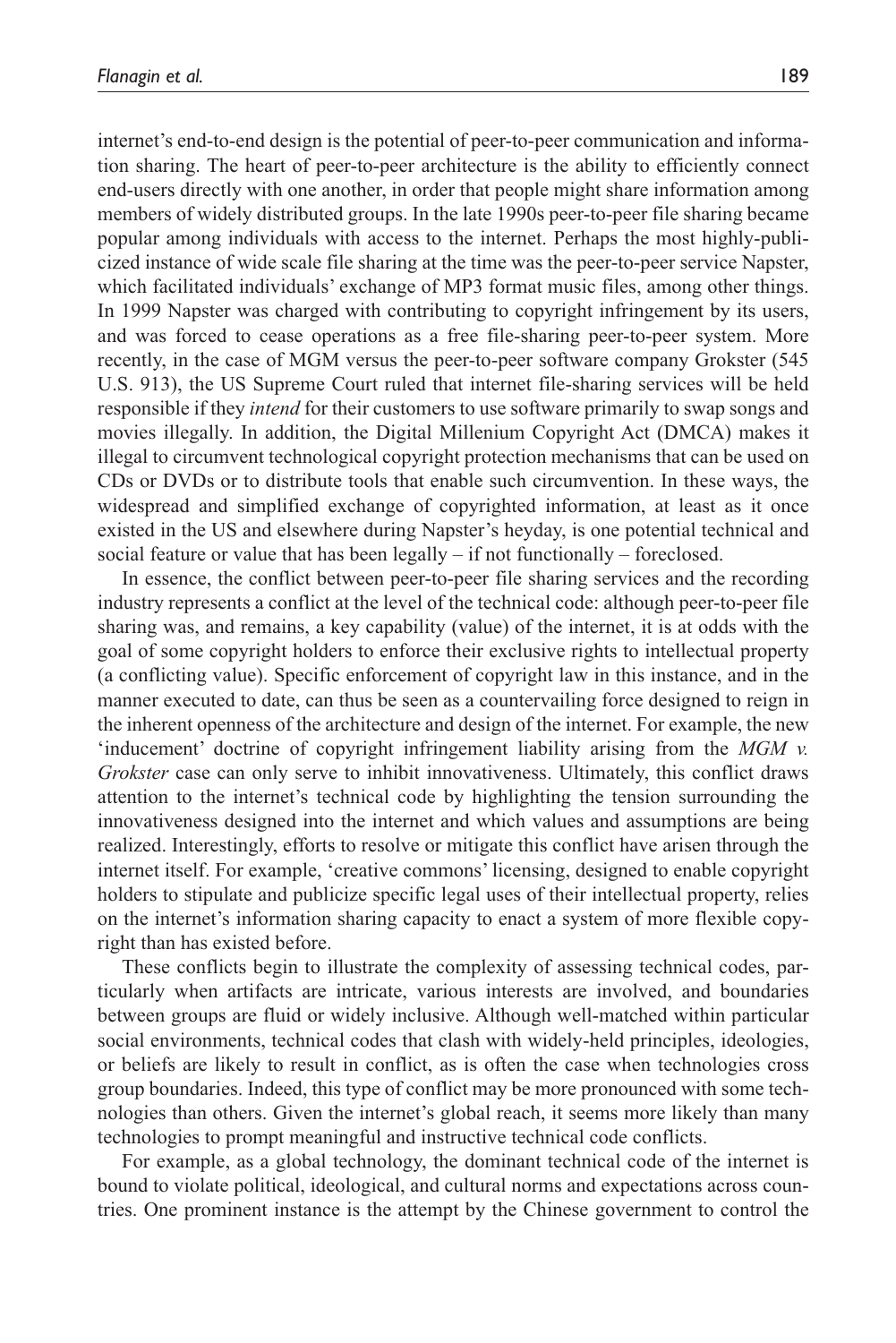information accessed by its citizens via the internet. In essence, the internet's technical code conflicts with priorities and controls that the Chinese government wishes to impose. Thus, the Chinese government is faced with the task of re-aligning the internet to conform to its view of how communication and information sharing tools should be used. However, given the internet's inherent ability to circumvent information loss or single points of control, close monitoring of the 135 million people currently using the internet in China is a daunting task (Fowler, 2007). Nonetheless, the Chinese government has employed sophisticated filtering mechanisms that prohibit all but the most ambitious users in China from accessing a wide range of content, including pornographic, religious, and political information (Internet Filtering in China, 2005).

However, the internet address and domain name registration system can greatly facilitate this type of centralized control. Unlike the distributed end-to-end architecture of the internet generally, the technology and administrative control of internet and Web addresses and names is highly centralized and hierarchical. This address or naming system, in fact, ties internet activities to particular jurisdictions, agencies, and even individuals. It therefore presents significant potential for centralized control over its more distributed and heterogeneous aspects. For example, nations like Germany can block content promoting Nazi ideology or denying the holocaust within its own borders – even though the servers providing this content might be located in other nations and jurisdictions. Similarly, this naming system allows the Chinese government to block international news content from the BBC's website, while allowing content from CNN, for example. This system also makes it possible for internet service providers to contravene internet neutrality principles by enabling them to identify the source of a given packet of information, and to expedite or delay its delivery in subsequent switching and transmission procedures. This part of the internet's architecture thus illustrates the ambivalence of values articulated in its technical code, and in the values and priorities that can be articulated through it.

There thus exist several forces working against the internet's decentralized, innovative, collaborative, and empowering structures. Many of these are represented by laws, which constitute a relatively explicit statement of technical code in their expression of the decisions and boundary conditions collectively imposed on a technology. Other countervailing forces are social, such as political and social pressures to enact laws in the first place, and normative uses that dictate acceptable and unacceptable behaviors online. As the economic, legal, and social influences on the internet converge, innovative solutions that balance freedom with control are also emerging (e.g., creative commons copyright licensing), many of which in fact take fundamental advantage of the internet's distinctive features.

#### **The role of (technical) code in realizing the internet's potential**

Overall, a technical code analysis of the internet reveals a decentralized interoperable architecture that is constrained by certain countervailing forces. Technical characteristics that enhance individuals' agency, and increase the likelihood of collaboration and innovation, also present the potential for centralized control. As Castells (2001) argues, the internet represents a complex 'double game,' where the very tools used to promote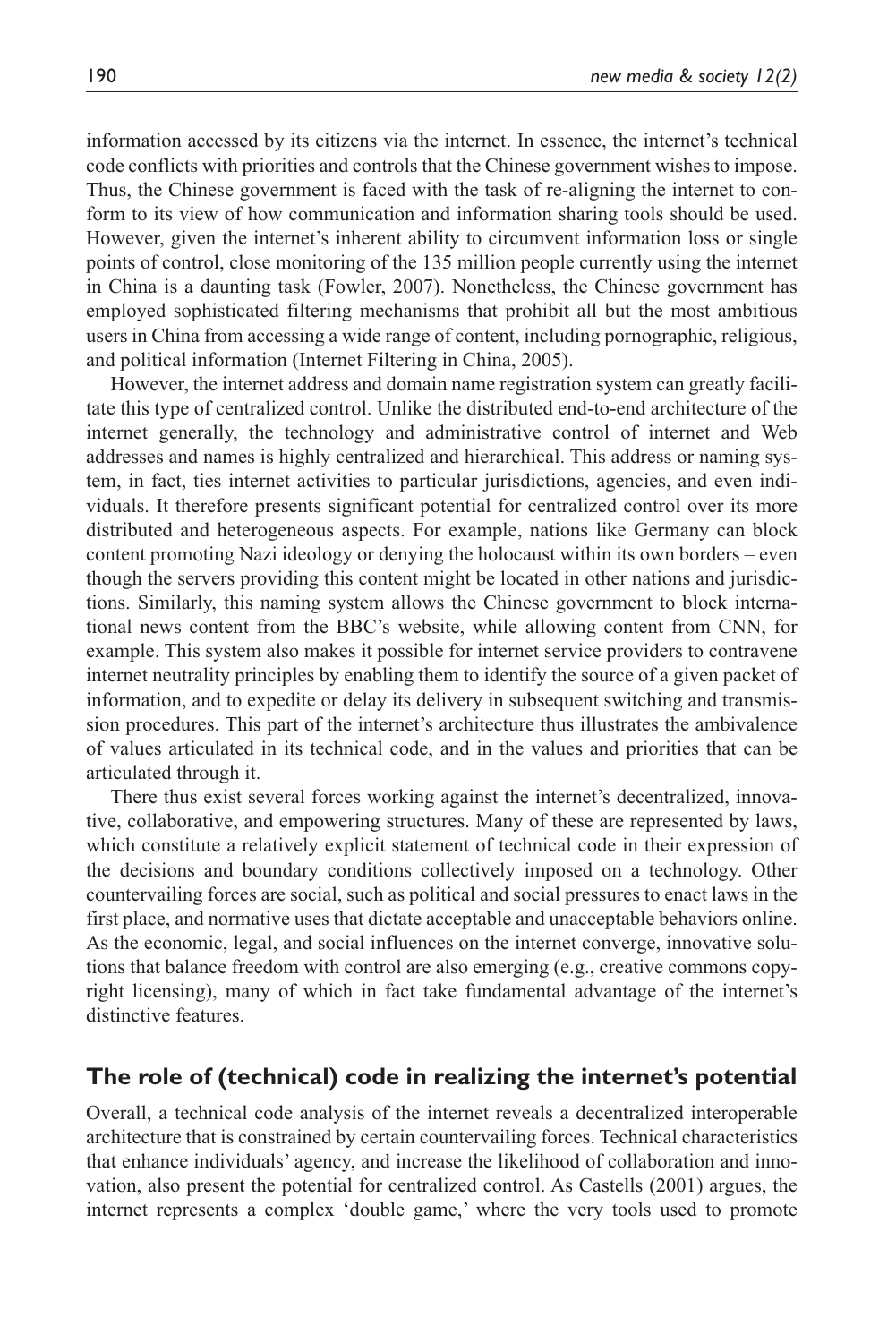democratic participation can also be used to restrict it. This ambivalence in the internet's technical code illustrates both its enormous potential to realize innovation and freedom as well as its facility for constraining these.

There is evidence that the positive potential promised by the internet is being realized. Successful political advocacy efforts are enabled by online organization and mobilization (Earl, 2006); bottom-up, participatory culture relying in large part on the internet can increase collaboration and enhance the communal practice of cultural production and consumption (Jenkins, 2006); and group 'intelligence,' collated and tallied with the aid of web-based tools, can in many cases lead to superior solutions to a wide range of problems (Surowiecki, 2004). Moreover, many of these efforts result from a tacit awareness of technical code principles: instances of reflexive design offer hope that communities can create information systems tailored to their own particular cultural contexts in order to satisfy their own priorities (Srinivasan, 2007). In the extreme, even 'direct democracy' has been proposed, where agency and empowerment coincide through citizens' direct expression in law, trials, and decrees or motions by all those who wish to participate in their own governance. Such efforts take reflexive design one step further with a transparent convergence of design and values, which is rarely the case.

The current technical code of the internet suggests the partial realization and continued potential for these various types of relatively unrestrained participation and collaboration. Indeed, it is precisely this potential the Chinese government is vigorously attempting to restrain among its citizens. As Pool (1983) observed relatively early in the development of networked technologies, the potential of electronic media is monumental:

They allow for more knowledge, easier access, and freer speech than were ever enjoyed before. They fit the practices of print. The characteristics of media shape what is done with them, so one might anticipate that these technologies of freedom will overwhelm all attempts to control them. (p. 251)

Yet this potential for freedom and the internet's ability to resist control are more fragile than the overall evidence from a technical code analysis might at first suggest. Structural features facilitating individual agency and freedom also present a 'relatively easy target for political and commercial exploitation' (Beniger, 1996: 59; see also Castells, 2001). As Lessig (1999, 2006) notes, the 'code' of the internet, or the software and hardware that regulate and thus govern cyberspace, is malleable and therefore open to control by various forces. In fact, the same technical features supporting open access can be applied to exert various forms of control. For example, digital networked technologies provide remarkably efficient and accurate surveillance mechanisms that can seriously violate individuals' privacy, particularly if coupled with reliable digital identification, which some argue is on the near horizon (Lessig, 2006).

Thus, the same tools that enable increased individual agency can also be used to diminish it through deceptive and carefully crafted ploys that exploit individuals' security, privacy, or freedom of expression. Managing the balance between these forces will be one of the critical challenges over the next several years and, depending on what forces are privileged, future technical code analyses of the internet might suggest radically different values and assumptions than are now evident. To assess this, periodic reexamination of the technical code is required.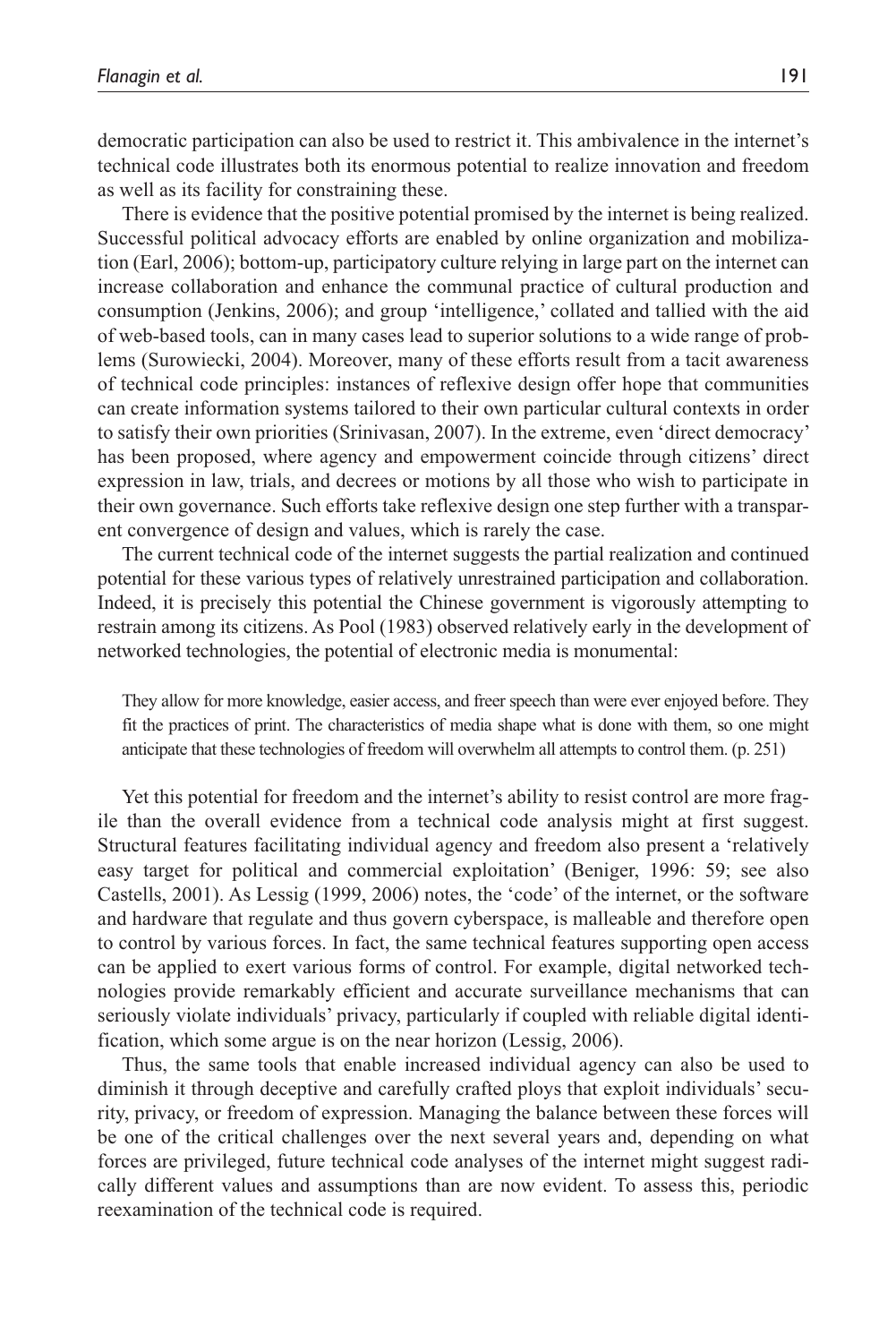To frame the internet's possible futures, Lessig (2006) describes a tension between so-called 'east coast' code (suggesting the Washington, DC origin of much US law) embedded in laws that dictate what can and cannot be done with the internet, and the 'west coast' computer code (suggesting the Silicon Valley/Microsoft influence), or 'the instructions imbedded in the software and hardware that make cyberspace work' (p. 72). Lessig argues that the power of east over west is increasing: Code is increasingly the product of commercial entities (as opposed to nonprofits or individuals), which by their nature are subject to many levels of control. As some argue, cyberspace will ultimately be controlled by those controlling society at large, namely large corporations with interests that are often at odds with those ascribed, perhaps idealistically, to the early denizens of the internet (Beniger, 1996).

Lessig therefore advocates actively using laws to control the basic architecture of the internet because, left unchecked, the internet is likely to experience 'the opposite of its architecture at its birth. This invisible hand, pushed by government and by commerce, is constructing an architecture that will perfect control and make highly efficient regulation possible' (Lessig, 2006: 4). According to him, 'code' is thus crucial to consider under any future scenario because

it will present the greatest threat to both liberal and libertarian ideals, as well as their greatest promise. We can build, or architect, or *code* cyberspace to protect values that we believe are fundamental. Or we can build, or architect, or code cyberspace to allow those values to disappear. (Lessig, 2006, p. 6, emphasis in original)

#### **Conclusion**

The technical code perspective provides a penetrating view of technologies by increasing awareness of the choices that form them, and by suggesting the consequences of those choices. When attention is drawn to the technical code, public interest and involvement in related policies and practices tend to be lively and robust. For instance, recent debate and action surrounding battles over 'net neutrality,' or the continuation of the internet's nondiscriminatory approach to data traffic, has sparked intense citizen involvement, governmental action, and wide scale media attention. In effect, this debate has taken place at the level of the technical code: The question of net neutrality has fundamentally been framed as 'what values should be built into the internet?' In spite of its importance, attention is seldom focused at the level of the technical code. People rarely look beyond current technological forms to consider alternative versions, past or future, and public attention is rarely directed at the underlying values that are implicit in technical choices.

Yet, many suggest that this is precisely the level of public involvement and discourse that is required, particularly during times of rapid technological change. To ensure that the internet accurately reflects individual users' values and preferences, 'there are choices to be made about how this network evolves. These choices will affect fundamentally what values are built into the network.' (Lessig, 2006: 311). Put another way, what is required is directed and conscious influence over technical design and decision-making, rather than passive acceptance of current (or continuing) forms and tacit endorsement of the forces increasingly serving to control them. With sufficient initiative and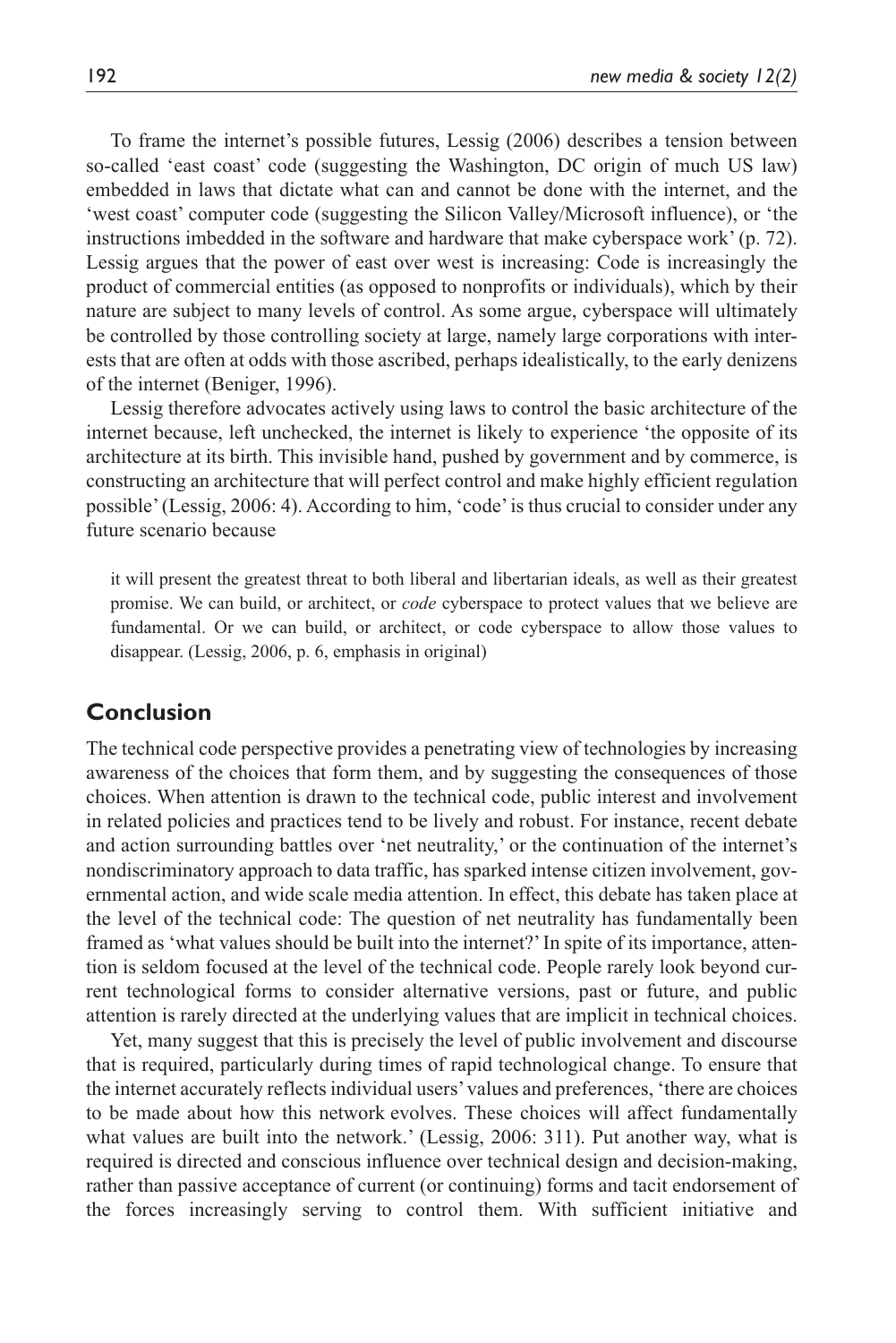participation, users of technologies have at least the potential to *choose* the values that come to reside in technologies through active engagement in their use and (re)design (Feenberg, 1995b). Such choices are not trivial. In the end, they are likely to determine the degree to which the potential of the internet as a 'technology of freedom' will continue to be realized, or will be foreclosed.

## **Notes**

- 1 It is important to note that design decisions originate from technology users at least as much as they do from the original 'designers' of technology (e.g., engineers, programmers, and the like). Technologies are constantly modified, reinvented, and appropriated in their use (Abbate, 1999; McPherson, 2008; Jenkins, 2006; Poole and DeSanctis, 1990), often resulting in novel forms and unintended consequences. In the process of user appropriation, just as in the process of initial design execution, values become embedded in technologies. A technical code analysis can help to reveal which among these values have been privileged, at least for the time being.
- 2 Although the 'internet' refers to the physical infrastructure of interconnected computers, cables, and other devices that serves as the infrastructure for global communication, it is often conflated with a host of other services communicated via the internet, such as the web. From a technical code perspective, 'the internet' is best conceived of as the internet (i.e. an infrastructure) and its associated applications (e.g. the web), as well as a series of design and user decisions. This more inclusive definition best highlights the internet's sociotechnical nature.

# **References**

Abbate, J. (1999) *Inventing the Internet*. Cambridge, MA: MIT Press.

About the W3C (2007) URL (consulted 3 January 2007): http://www.w3.org/Consortium/

- Anderson, C. (2006) *The Long Tail: Why the Future of Business Is Selling Less of More.* New York: Hyperion.
- Beniger, J.R. (1990) 'Conceptualizing Information Technology as Organization, and Vice Versa', in J. Fulk and C. Steinfield (eds) *Organizations and Communication Technology,* pp. 29–45. Newbury Park, CA: Sage.
- Beniger, J.R. (1996) 'Who Shall Control Cyberspace?', in L. Strate, R. Jacobson and S.B. Gibson (eds) *Communication and Cyberspace: Social Interaction in an Electronic Environment*, pp. 49–58. Cresskill, NJ: Hampton Press.
- Benkler, Y. (2006) *The Wealth of Networks: How Social Production Transforms Markets and Freedom*. New Haven, CT: Yale University Press.
- Bijker, W. and J. Law (eds) (1992) *Shaping Technology/Building Society*. Cambridge, MA: MIT Press.
- Bijker, T., T. Hughes and T. Pinch (eds) (1987) *The Social Construction of Technological Systems: New Directions in the Sociology and History of Technology*. Cambridge, MA: MIT Press.
- Bimber, B., A.J. Flanagin and C. Stohl (2005) 'Reconceptualizing Collective Action in the Contemporary Media Environment', *Communication Theory 15*: 365–88.
- Bowker, G.C., W. Turner, S.L. Star, W. Turner and L. Gasser (1997) *Social Science, Technical Systems, and Cooperative Work: Beyond the Great Divide*. Mahwah, NJ: Erlbaum.
- Castells, M. (2001) *The Internet Galaxy: Reflections on the Internet, Business, and Society*. New York: Oxford University Press.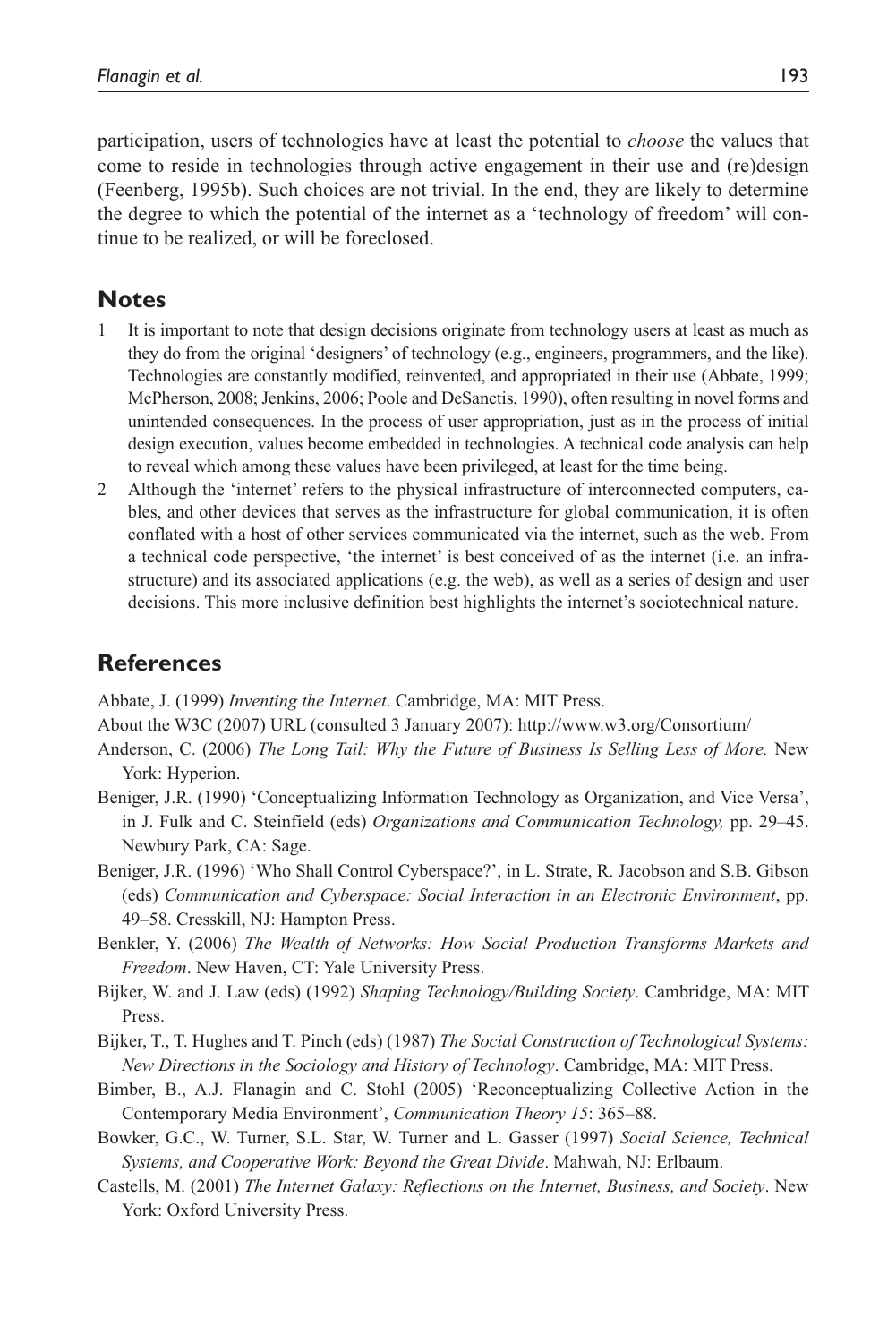- Chaffee, S.H. and M.J. Metzger (2001) 'The End of Mass Communication?', *Mass Communication and Society* 4(4): 365–79.
- Cowan, R.S. (1985) 'How the Refrigerator Got Its Hum', in D. MacKenzie and J. Wajcman (eds) *The Social Shaping of Technology*, pp. 202–18. Philadelphia, PA: Open University Press.
- Earl, J. (2006) 'Pursuing Social Change Online: The Use of Four Protest Tactics on the Internet', *Social Science Computer Review* 24(3): 362–77.
- Feenberg, A. (1992) 'From Information to Communication: The French Experience with Videotext', in M. Lea (ed.) *Contexts of Computer-mediated Communication*, pp. 168–87. London: Harvester Wheatsheaf.
- Feenberg, A. (1995a) *Alternative Modernity: The Technical Turn in Philosophy and Social Theory*. Berkeley, CA: University of California Press.
- Feenberg, A. (1995b) 'Subversive Rationalization: Technology, Power, and Democracy', in A. Feenberg and A. Hannay (eds) *Technology and the Politics of Knowledge*, pp. 3–22. Bloomington, IN: Indiana University Press.
- Feenberg, A. (1999) *Questioning Technology*. New York: Routledge.
- Felczak, M. (2007) 'The Ghosts of Internet Past? X.25, IPv6, and Control in Cyberspace', in A. Feenberg and N. Friesen (eds) *(Re)Inventing the internet: Critical case studies*. Publisher?
- Flanagin, A.J., W.J.M. Farinola and M.J. Metzger (2000) 'The Technical Code of the Internet/ World Wide Web', *Critical Studies in Media Communication* 17: 409–28.
- Flanagin, A.J., C. Stohl and B. Bimber (2006) 'Modeling the Structure of Collective Action', *Communication Monographs* 73: 29–54.
- Fowler, G.A. (2007) 'It's Called the Forbidden City for a Reason', *Wall Street Journal*, 19 January, B1.
- Friedman, B. (ed.) (1997) *Human Values and the Design of Computer Technology*. Cambridge: Cambridge University Press.
- Giles, J. (2005) 'Special Report: Internet Encyclopaedias Go Head to Head', *Nature* 438: 900-1.
- Hughes, T.P. (1985) 'Edison and Electric light', in D. MacKenzie and J. Wajcman (eds) *The Social Shaping of Technology: How the Refrigerator Got Its Hum*, pp. 39–52. Philadelphia, PA: Open University Press.
- *Internet Filtering in China in 2004–2005: A Country Study*. URL (consulted 8 January 2007): http://www.opennetinitiative.net/studies/china/ONI\_China\_Country\_Study.pdf
- Jackson, M. (1997) 'Assessing the Structure of Communication on the World Wide Web', *Journal of Computer-mediated Communication* 3(1). URL (consulted 28 February 2007): http://jcmc. indiana.edu/vol3/issue1/jackson.html
- Jenkins, H. (2006) *Convergence Culture: Where Old and New Media Collide*. New York: New York University Press.
- Lessig, L. (1999) *Code and Other Laws of Cyberspace*. New York: Basic Books.
- Lessig, L. (2006) *Code: Version 2.0*. New York: Basic Books.
- Lupia, A. and G. Sin (2003) 'Which Public Goods Are Endangered?: How Evolving Communication Technologies Affect the Logic of Collective Action'*, Public Choice* 117: 315–31.
- MacKenzie, D. (1987) 'Missile Accuracy: A Case Study in the Social Processes of Technological Change', in T. Bijker, T. Hughes, and T. Pinch (eds) *The Social Construction of Technological Systems: New Directions in the Sociology and History of Technology*, pp. 195–222. Cambridge, MA: MIT Press.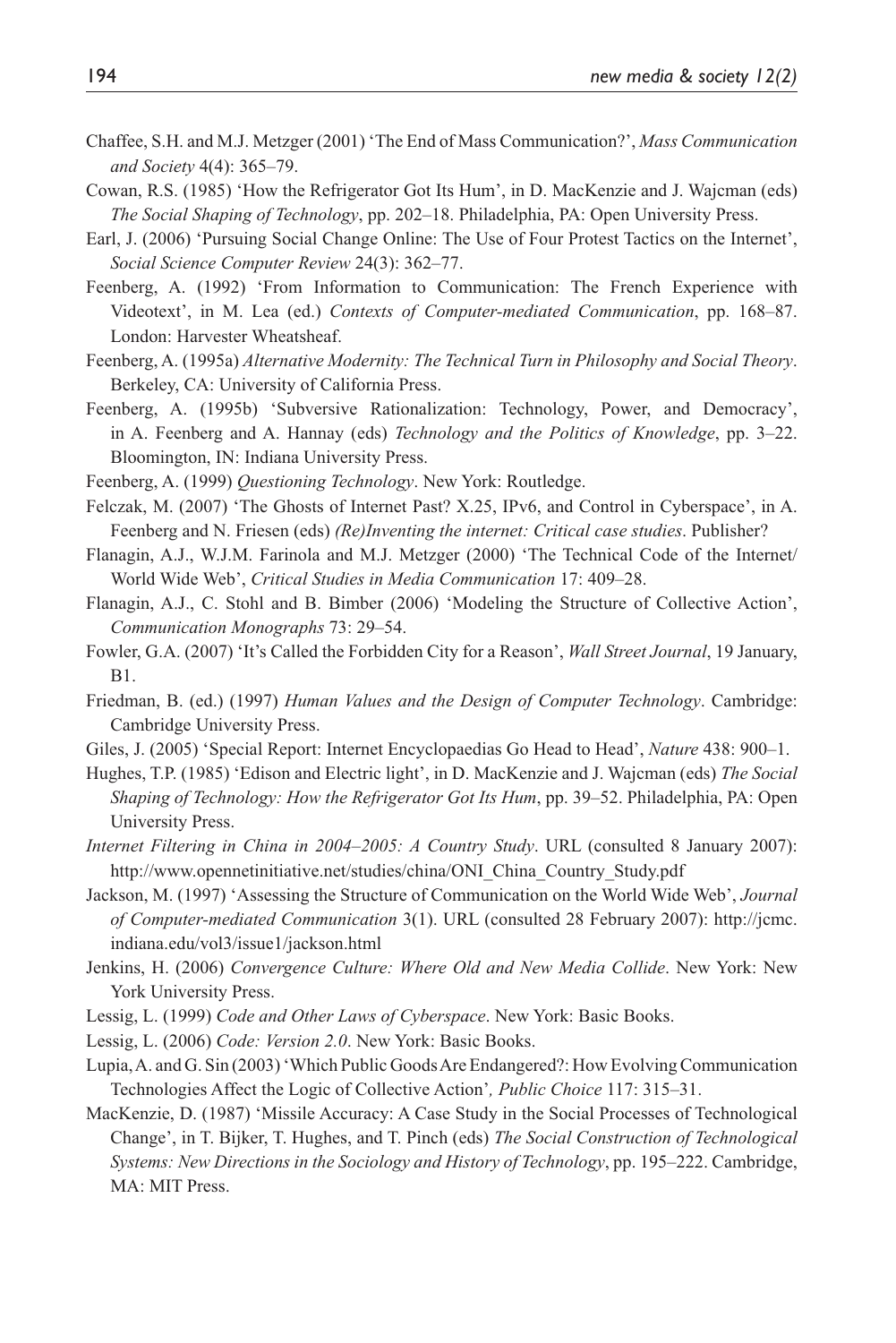- MacKenzie, D. and J. Wajcman (1985) *The Social Shaping of Technology: How the Refrigerator Got Its Hum*. Philadelphia, PA: Open University Press.
- McPherson, T. (ed.) (2008) *Digital Youth, Innovation, and the Unexpected.* Cambridge, MA: MIT Press.
- Metzger, M.J., A.J. Flanagin, K. Eyal, D.R. Lemus and R. McCann (2003) 'Credibility in the 21st Century: Integrating Perspectives on Source, Message, and Media Credibility in the Contemporary Media Environment', in P. Kalbfleisch (ed.) *Communication Yearbook* 27, pp. 293–335. Mahwah, NJ: Lawrence Erlbaum.
- Nader, R. (1965) *Unsafe at Any Speed*. New York: Grossman.
- O'Reilly, T. (2005) 'What Is Web 2.0?: Design Patterns and Business Models for the Next Generation of Software', URL (consulted 22 January 2007): http://www.oreillynet.com/pub/a/ oreilly/tim/news/2005/09/30/what-is-web-20.html
- Pinch, T.J. and W.E. Bijker (1987) 'The Social Construction of Facts and Artifacts: Or How the Sociology of Science and the Sociology of Technology Might Benefit Each Other', in T. Bijker, T. Hughes and T. Pinch (eds) *The Social Construction of Technological Systems: New Directions in the Sociology and History of Technology*, pp. 17–50. Cambridge, MA: MIT Press.
- Pool, I. (1983) *Technologies of Freedom*. Cambridge, MA: The Belknap Press of Harvard University Press.
- Poole, M.S. and G. DeSanctis (1990) 'Understanding the Use of Group Decision Support Systems: The Theory of Adaptive Structuration', in J. Fulk and C.W. Steinfield (eds) *Organizations and Communication Technology*, pp. 173–93. Newbury Park, CA: Sage.
- Postman, N. (1992) *Technopoly: The Surrender of Culture to Technology*. New York: Vintage Books.
- Rheingold, H. (2003) *Smart Mobs*. New York: Basic Books.
- Saltzer, J.H., D.P. Reed and D.D. Clark (1984) 'End-to-end Arguments in System Design', *ACM Transactions on Computer Systems* 2: 277–88.
- Srinivasan, R. (2007) 'Ethnomethodological Architectures: Information Systems Driven by Cultural and Community Visions', *Journal of the American Society for Information Science and Technology* 58: 723–33.
- Suchman, L. (1994) 'Do Categories Have Politics? The Language/Action Perspective Reconsidered', *Computer Supported Cooperative Work* 2: 177–90.
- Surowiecki, J. (2004) *The Wisdom of Crowds*. New York: Random House.
- Winner, L. (1986) *The Whale and the Reactor: A Search for Limits in an Age of High Technology*. Chicago: University of Chicago Press.

Andrew J. Flanagin is a Professor in the Department of Communication at the University of California, Santa Barbara, where he is also Director of the Center for Information Technology and Society. His research focuses on the ways in which communication and information technologies structure and extend human interaction, with particular emphases on processes of organizing and information evaluation and sharing.

Craig Flanagin (BA, Yale University; JD, Fordham University) is interested in international intellectual property, anti-trust law, and civil liberties. Recent technical interests include robotics and free and open source software. He lives in New York City where he